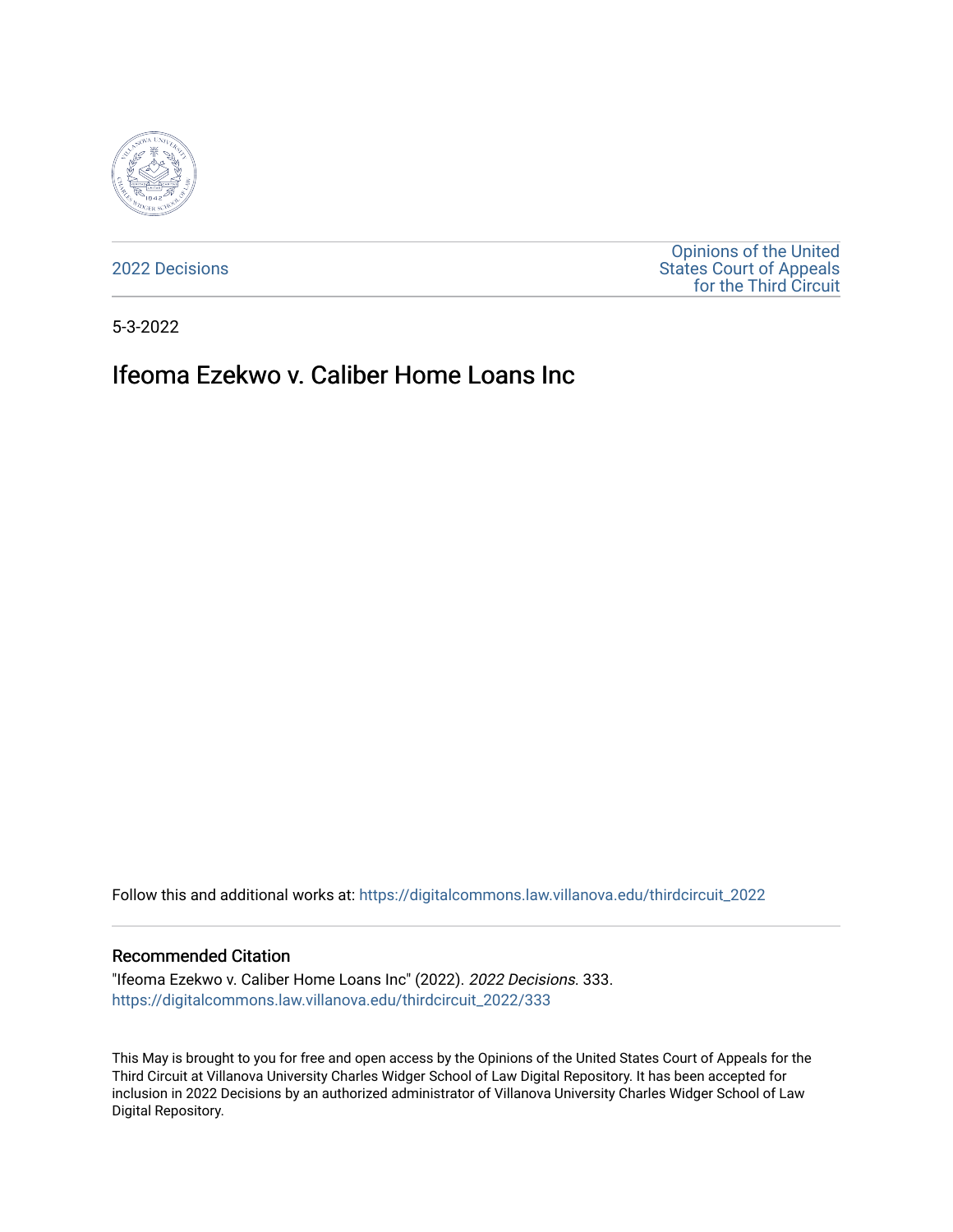## **NOT PRECEDENTIAL**

# UNITED STATES COURT OF APPEALS FOR THE THIRD CIRCUIT

\_\_\_\_\_\_\_\_\_\_\_

Nos. 21-2404 & 21-2700 \_\_\_\_\_\_\_\_\_\_

IFEOMA EZEKWO, Appellant

v.

CALIBER HOME LOANS, INC.; US BANK TRUST NA, AS TRUSTEE FOR LSF9 MASTER PARTICIPATION TRUST; JAMAR HARRIS; LEDER WETTRE, Individually and in her official capacity as Justice of the Federal District Court Newark, New Jersey; SUSAN WIGENTON, Individually and in her official capacity as Justice of the Federal District Court Newark, New Jersey; JOAN BEDRIN MURRAY, Individually and in her official capacity as Justice of the Superior Court, Bergen County, New Jersey; SHERIFF CURETON; Individually and in his official capacity as Sheriff of Bergen County, New Jersey; STEPHEN CATANZARO; JAY HARMON SPERLING; CHRISTINA LIVORSI; SHERRI SMITH; CHRISTOPHER A. SALIBA; THOMAS WALSH; JOHN AND JANE DOES 1 TO 10; STATE OF NEW JERSEY; COUNTY OF BERGEN

> On Appeal from the United States District Court for the District of New Jersey (D.C. Civil Action No. 1:21-cv-09936) District Judge: Honorable Renée M. Bumb

\_\_\_\_\_\_\_\_\_\_\_\_\_\_\_\_\_\_\_\_\_\_\_\_\_\_\_\_\_\_\_\_\_\_\_\_

Submitted Pursuant to Third Circuit LAR 34.1(a) April 4, 2022

\_\_\_\_\_\_\_\_\_\_\_\_\_\_\_\_\_\_\_\_\_\_\_\_\_\_\_\_\_\_\_\_\_\_\_\_

Before: RESTREPO, PHIPPS, and COWEN<sup>\*</sup>, Circuit Judges

The Honorable Robert E. Cowen assumed inactive status on April 1, 2022, after the argument and conference in this case, but before the filing of the opinion. This opinion is filed by a quorum of the panel pursuant to 28 U.S.C. § 46(d) and Third Circuit I.O.P. Chapter 12.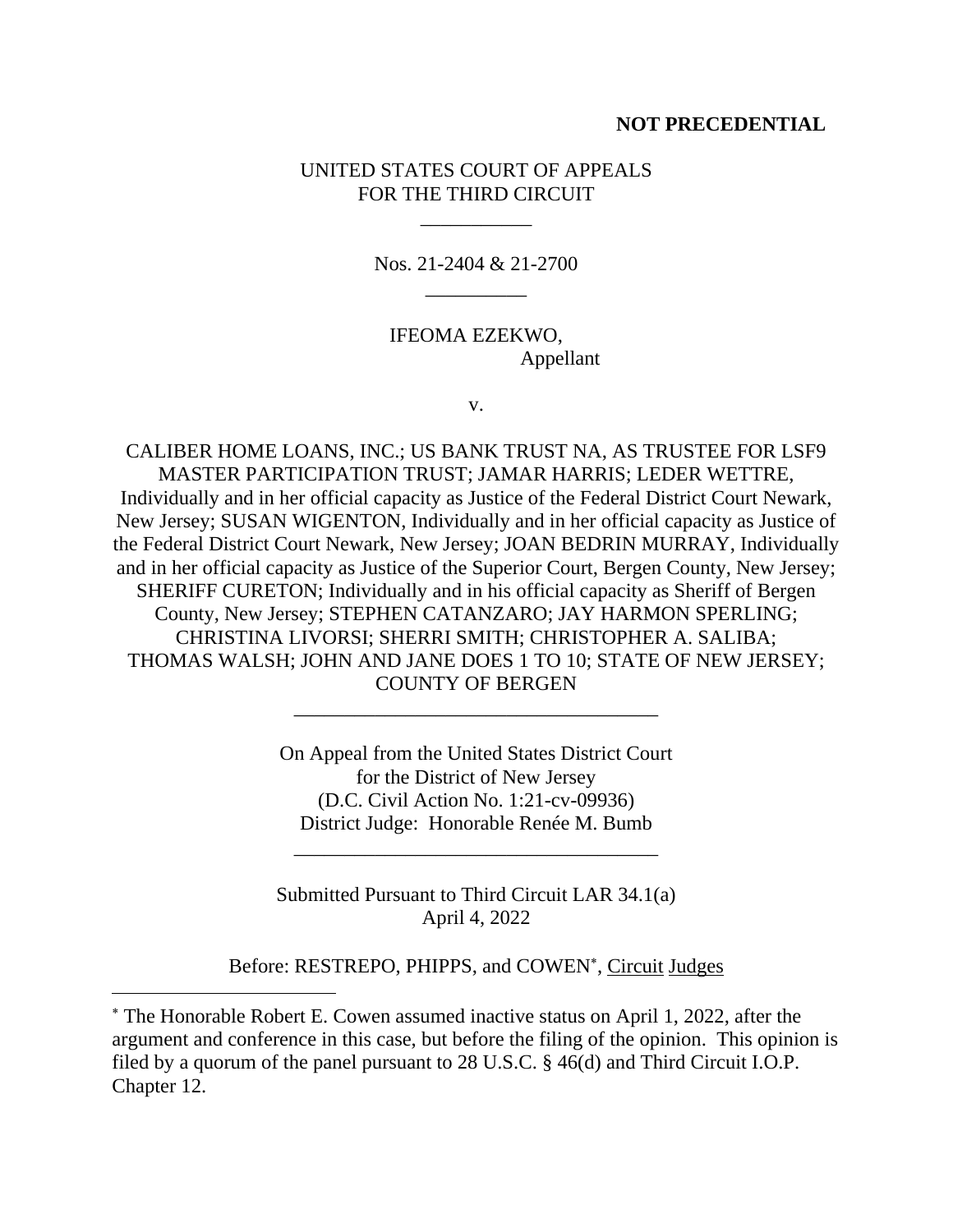(Opinion filed: May 3, 2022) \_\_\_\_\_\_\_\_\_\_\_

# OPINION<sup>1</sup> \_\_\_\_\_\_\_\_\_\_\_

#### PER CURIAM

Ifeoma Ezekwo appeals pro se from the District Court's preclusion order and its subsequent order denying her related motion for reconsideration. For the reasons that follow, we will vacate those orders and remand for further proceedings.

I.

Ezekwo filed a pro se civil-rights complaint in the District Court against multiple judicial actors and a host of other defendants. Four days later, on April 23, 2021, the District Court, acting sua sponte, entered an order addressing the case. In that order, the District Court began by observing that "it appear[s] that [the case] seeks to litigate matters [already] pending in this District or re-litigate matters previously adjudicated in this District, and are thus barred by res judicata, claim preclusion, or as a duplicative filing." (Dist. Ct. Order entered Apr. 23, 2021, at 1 (citations omitted).) The District Court also observed that Ezekwo's claims against the judicial defendants appeared to be barred by the doctrine of judicial immunity. In light of these observations, the District Court directed Ezekwo to show cause, within seven days, why that court should not

 $1$  This disposition is not an opinion of the full Court and pursuant to I.O.P. 5.7 does not constitute binding precedent.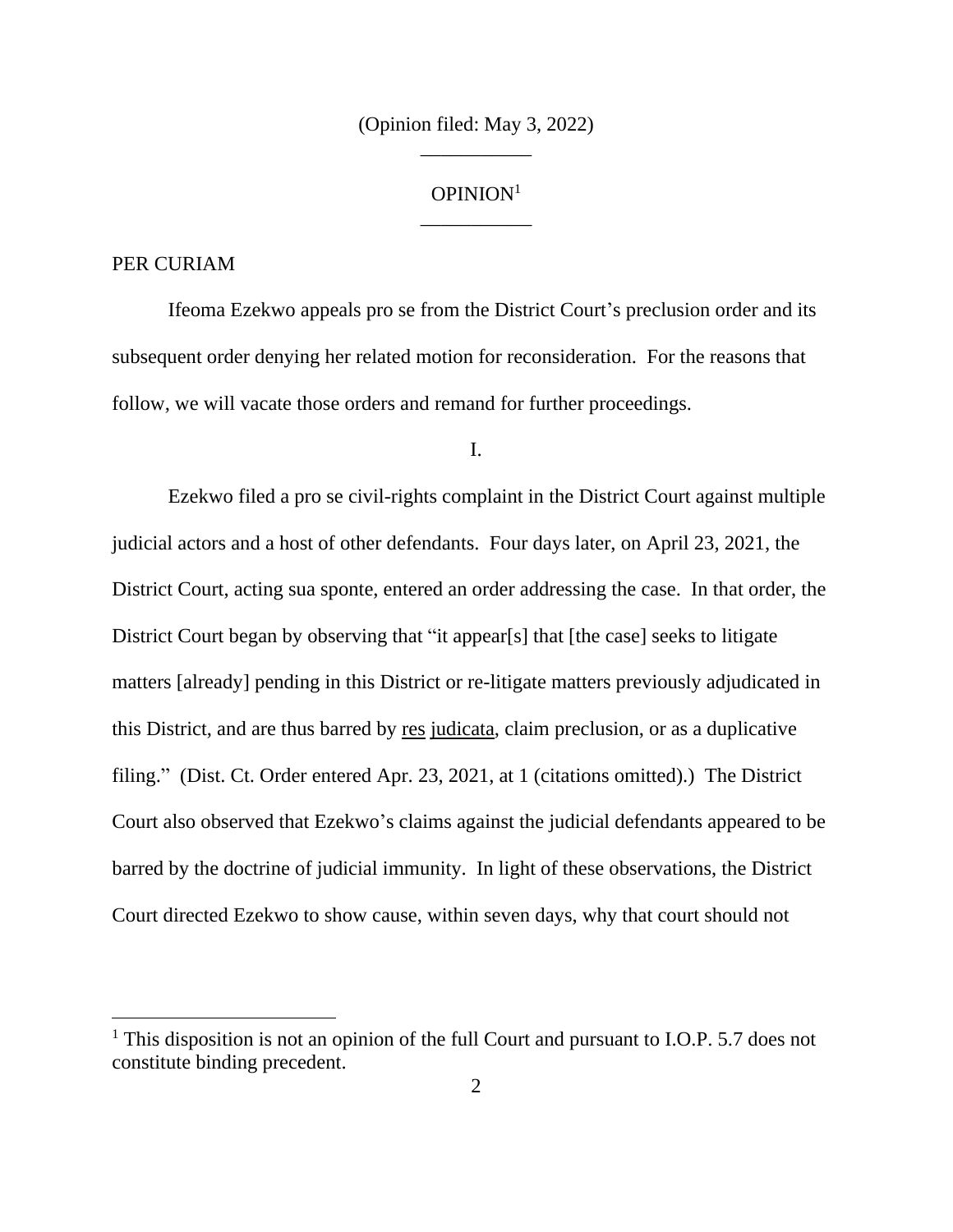dismiss the case and preclude her "from filing a further action relating to the within matters without first seeking Court approval." (Id. at 2.)

The seven-day show-cause period passed without Ezekwo filing a response. But it appeared that her inaction may have been due to her failure to receive a copy of the show-cause order. Accordingly, the District Court entered a second show-cause order on May 5, 2021, giving Ezekwo another 10 days to file her response.

The new 10-day period passed without a response from Ezekwo. On May 18, 2021, the District Court entered a "Preclusion Order" that, inter alia, (1) "prohibited [her] from filing a complaint under a new docket with this Court that brings claims related to those in Civil Nos. 20-480, 20-12799, and 20-16187 without express permission of this Court," (2) stated that she "must seek leave to file *any* complaint by filing a letter with this Court of no more than two ordinary typed pages, addressed to the undersigned and delivered to the Clerk of the Court, setting forth valid reasons why the Court should allow the complaint to be filed," and (3) directed the Clerk to close this case. (Preclusion Order 2-4 (emphasis added).)

In June 2021, Ezekwo moved the District Court to reconsider the Preclusion Order. While that motion was pending, she filed a notice of appeal challenging the Preclusion Order; that appeal was docketed at C.A. No. 21-2404. Thereafter, on August 10, 2021, the District Court denied her motion for reconsideration. She then filed another notice of appeal, this time challenging the August 10 order. That second appeal was

3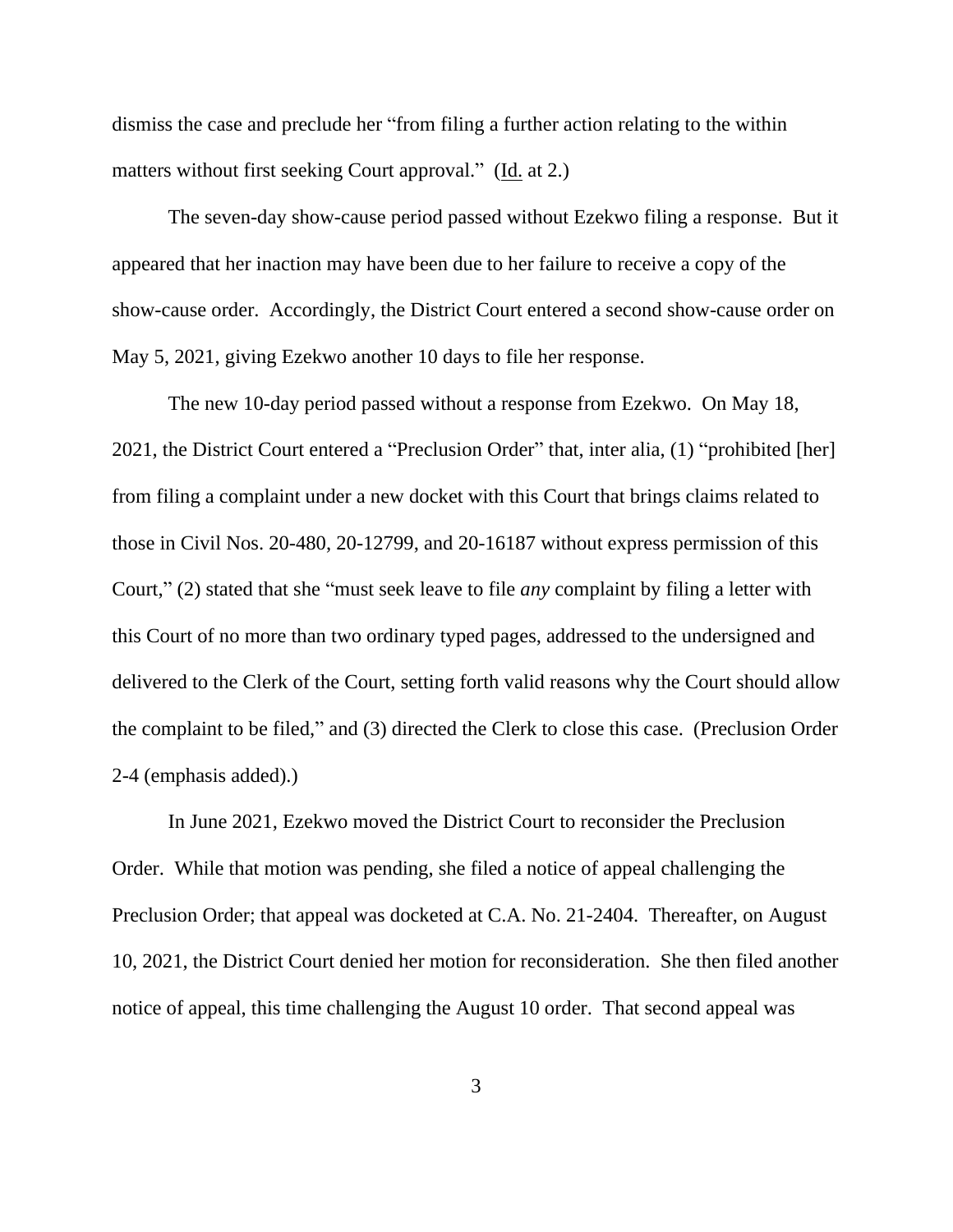docketed at C.A. No. 21-2700 and consolidated with C.A. No. 21-2404 for all purposes. These consolidated appeals are now ripe for disposition.

## II.

We begin by addressing our jurisdiction over these appeals. Both show-cause orders in this case stated that if Ezekwo did not file a timely show-cause response, the District Court would "issue an Order dismissing this case with prejudice and precluding any further filing with respect to this subject matter without prior Court approval." (Dist. Ct. Order entered Apr. 23, 2021, at 2-3; Dist. Ct. Order entered May 5, 2021, at 3.) However, the Preclusion Order did not contain any language dismissing Ezekwo's case, and the District Court did not issue a separate order of dismissal. Accordingly, there is no final order for us to review under 28 U.S.C. § 1291. See Quackenbush v. Allstate Ins.  $Co., 517 U.S. 706, 712 (1996)$  (explaining that a decision is "final" under § 1291 if it "ends the litigation on the merits and leaves nothing for the court to do but execute the judgment" (quoting *Catlin v. United States, 324 U.S. 229, 233* (1945))).<sup>1</sup>

Although appellate jurisdiction does not lie here under § 1291, it does not follow that we should dismiss these appeals. Another section of Title 28 provides, in pertinent part, that courts of appeals have jurisdiction over appeals from interlocutory orders of the

<sup>&</sup>lt;sup>1</sup> The fact that the Preclusion Order included language directing the Clerk to close the case did not transform that order into a "final" decision under § 1291. See Penn W. Assocs., Inc. v. Cohen, 371 F.3d 118, 128 (3d Cir. 2004) (holding "that an order merely directing that a case be marked closed constitutes an administrative closing that has no legal consequence other than to remove that case from the district court's active docket").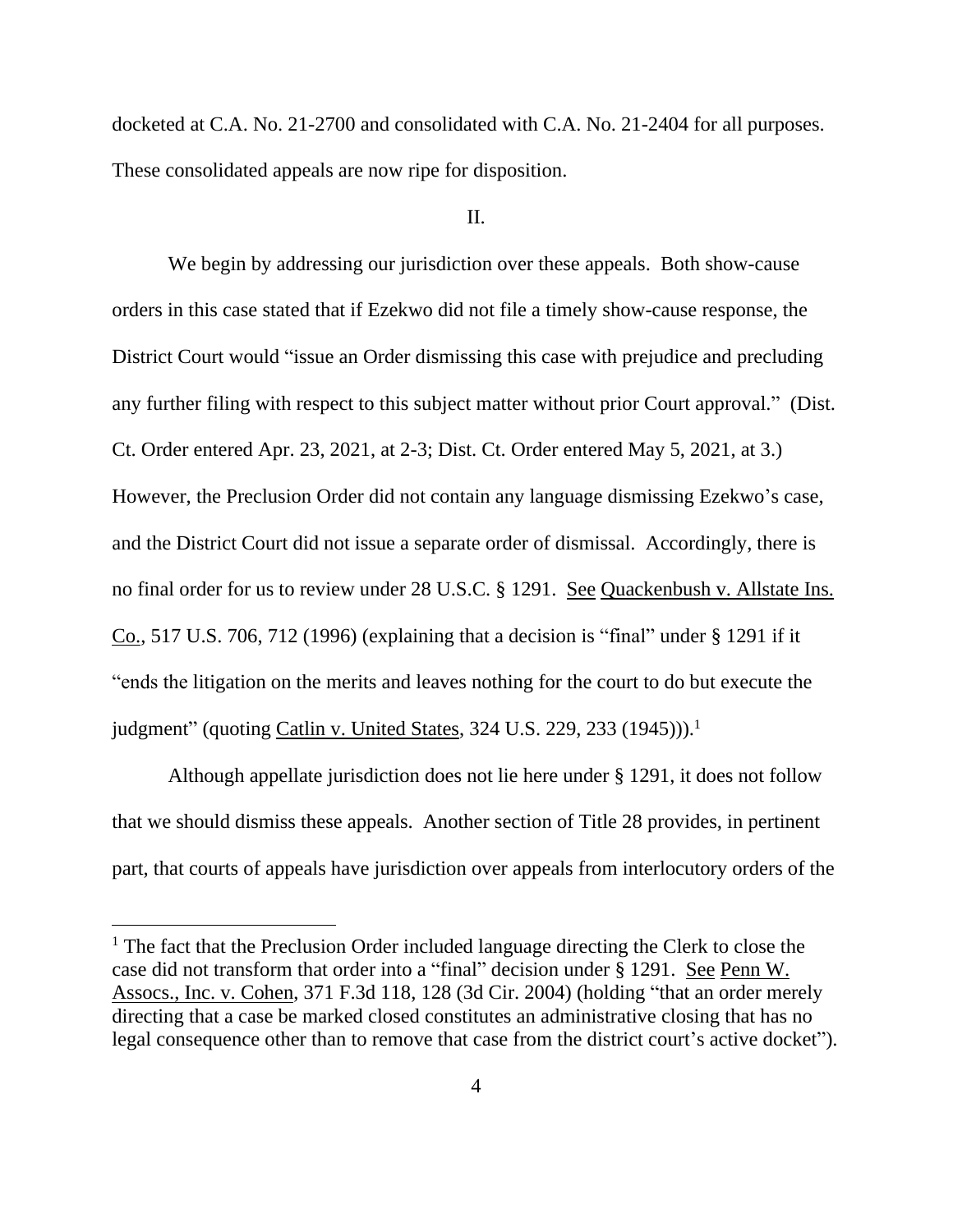district courts "granting, continuing, modifying, refusing or dissolving injunctions, or refusing to dissolve or modify injunctions." 28 U.S.C. § 1292(a)(1). Because the Preclusion Order imposed a filing injunction against Ezekwo, and the District Court's August 10, 2021 order denied her motion to reconsider that injunction, we have jurisdiction to review these two orders under  $\S 1292(a)(1)$ .<sup>2</sup>

## III.

Before imposing a filing injunction, a district court must (1) ensure that the situation presents "exigent circumstances, such as the litigant's continuous abuse of the judicial process by filing meritless and repetitive actions," (2) allow the litigant "to show cause why the proposed injunctive relief should not issue," and (3) "narrowly tailor[]" the filing injunction "to fit the particular circumstances of the case before [that court]." Brow v. Farrelly, 994 F.2d 1027, 1038 (3d Cir. 1993). We review the District Court's imposition of a filing injunction again Ezekwo, as well as its order denying her motion for reconsideration, for abuse of discretion. See id. at 1032 (filing injunction); Max's

<sup>&</sup>lt;sup>2</sup> Because the Preclusion Order did not comply with the separate-document requirement that generally governs district court "judgments," see Fed. R. Civ. P. 58(a); Fed. R. Civ. P. 54(a) (defining "judgment" to include "any order from which an appeal lies"); LeBoon v. Lancaster Jewish Cmty. Ctr. Ass'n, 503 F.3d 217, 224 (3d Cir. 2007) (stating that, to meet this requirement, the judgment in question must, inter alia, "omit (or at least substantially omit)" the district court's reasoning), the time to appeal from the Preclusion Order did not expire until November 2021, see Fed. R. Civ. P. 58(c)(2)(B); Fed. R. App. P. 4(a)(1)(A). Ezekwo filed her first notice of appeal well before that deadline. Accordingly, her appeal from the Preclusion Order is timely. And since she filed her second notice of appeal within 30 days of the District Court's August 10, 2021 order denying reconsideration, that appeal is timely, too. See Fed. R. App. P. 4(a)(1)(A).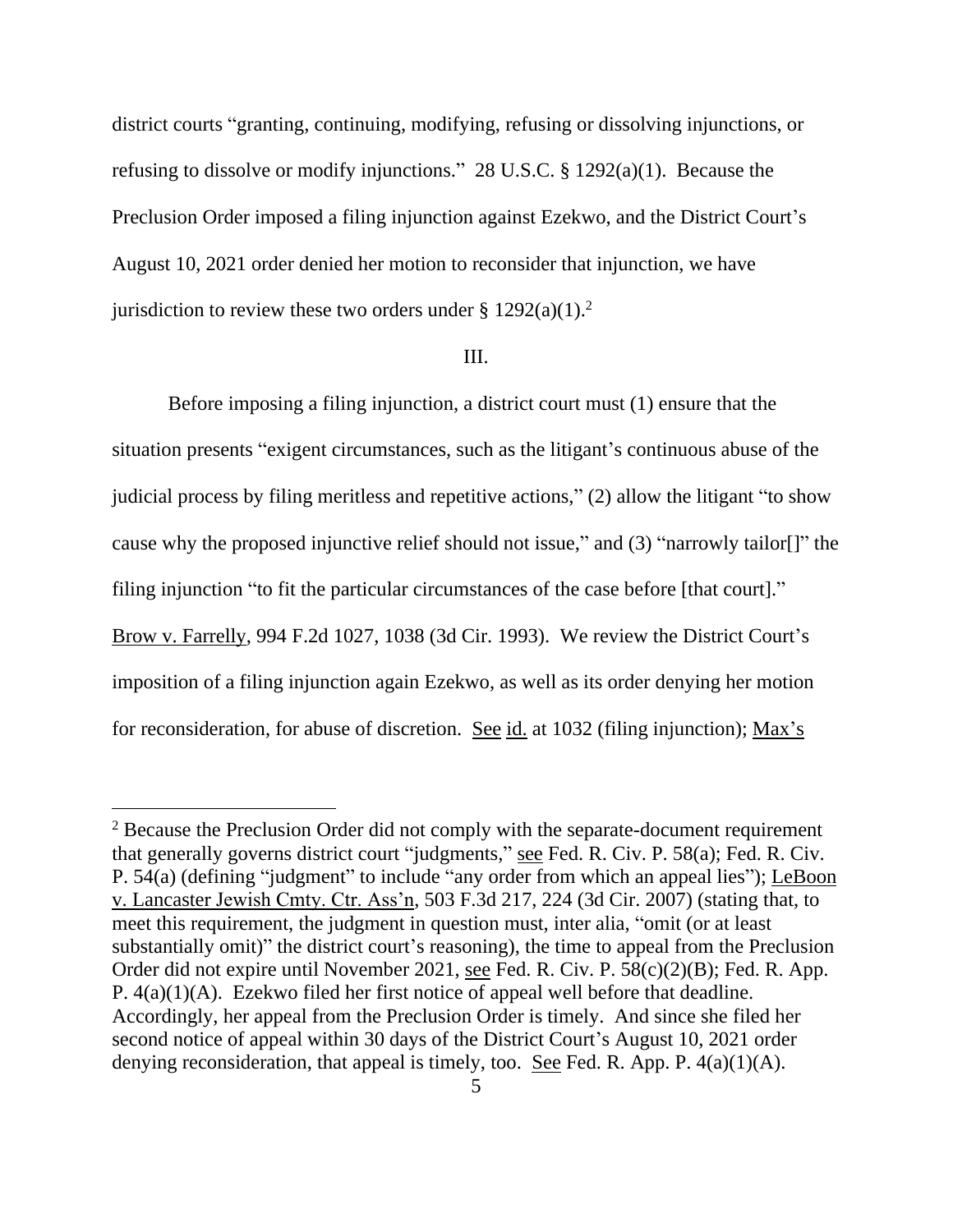Seafood Café ex rel. Lou-Ann, Inc. v. Quinteros, 176 F.3d 669, 673 (3d Cir. 1999) (motion for reconsideration).

Here, the scope of the District Court's filing injunction against Ezekwo is not narrowly tailored to fit the particular circumstances of this case. Both of the District Court's show-cause orders directed Ezekwo to explain why it should not preclude her from filing another action "relating to" her currently pending and/or previously adjudicated cases without first seeking the District Court's permission. (Dist. Ct. Order entered Apr. 23, 2021, at 2; Dist. Ct. Order entered May 5, 2021, at 2-3.) But when the District Court entered the Preclusion Order, it did not limit the filing injunction to these future "relat[ed]" actions. Instead, the District Court ordered Ezekwo to obtain its permission before filing "any" complaint, (Preclusion Order 3), and the District Court did so without explaining why such a sweeping injunction was warranted. This was error. Cf. In re Ross, 858 F.3d 779, 787 (3d Cir. 2017) ("Given both the breadth of the injunction in this case and the . . . [c]ourt's failure to articulate why such an injunction was warranted by [the litigant's] conduct, a remand is warranted.").

In view of the above, we will vacate the District Court's Preclusion Order and its order denying reconsideration, and we will remand for further proceedings consistent with this opinion.<sup>3</sup> To the extent that Ezekwo seeks any other relief from us, that relief is

<sup>&</sup>lt;sup>3</sup> To the extent that Ezekwo argues that the presiding district judge is biased against her, we see no evidence of any bias, and we see no reason for this case to be reassigned to a different district judge on remand.